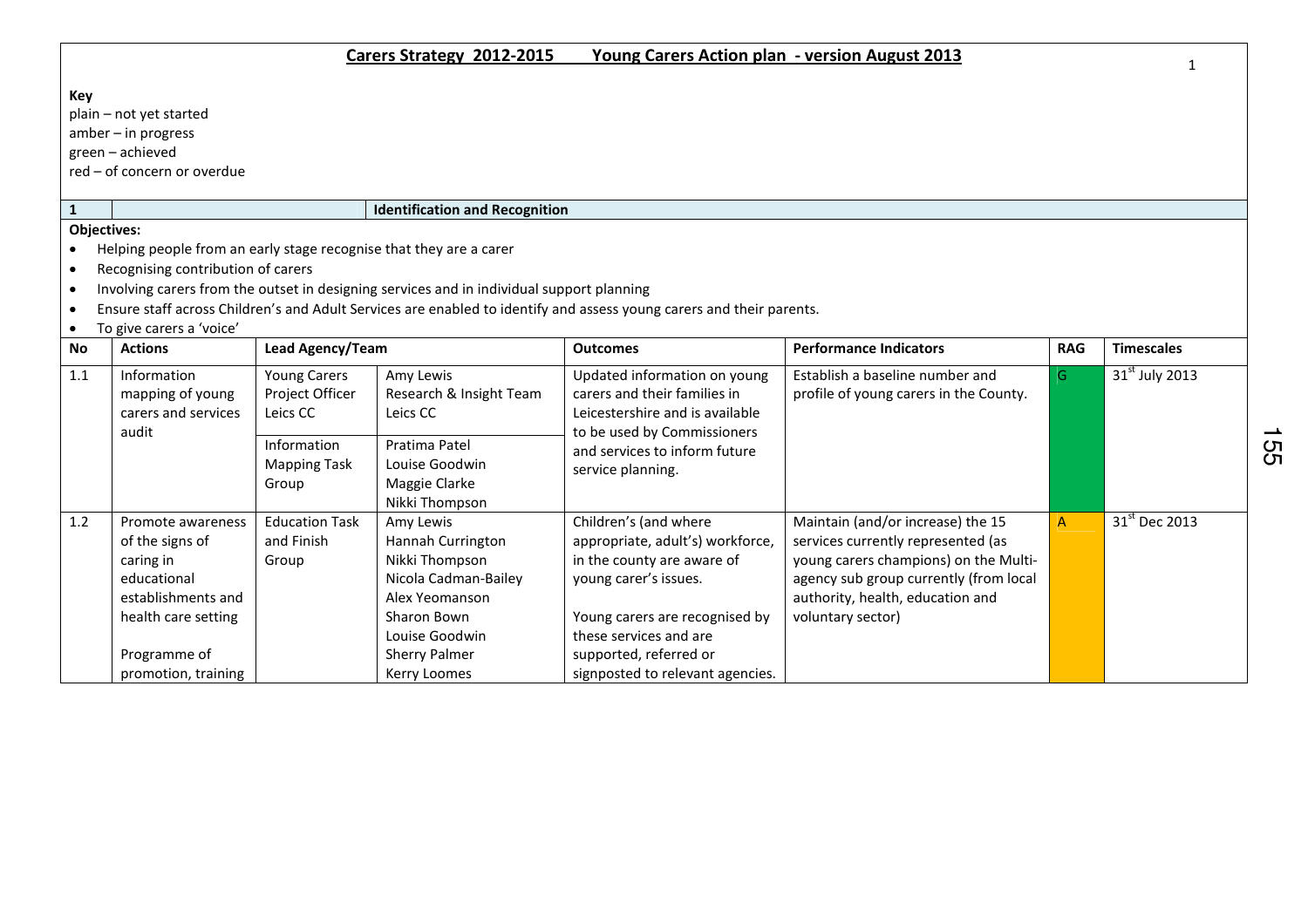|       | and development     |                           | <b>Tracy Forman</b>                 |                                  |                                      |              |                              |
|-------|---------------------|---------------------------|-------------------------------------|----------------------------------|--------------------------------------|--------------|------------------------------|
|       | re: young carers    | Health Task and           | Amy Lewis                           |                                  |                                      |              |                              |
|       |                     | Finish Group              | Sam Wood                            |                                  |                                      |              |                              |
|       |                     |                           | <b>Tina Clegg</b>                   |                                  |                                      |              |                              |
|       |                     |                           | Leon Charikar                       |                                  |                                      |              |                              |
|       |                     |                           | <b>Mark Thomas</b>                  |                                  |                                      |              |                              |
|       |                     |                           | Susan Preston                       |                                  |                                      |              |                              |
|       |                     |                           | Sherry Palmer                       |                                  |                                      |              |                              |
|       |                     |                           | Nikki Thompson                      |                                  |                                      |              |                              |
|       |                     |                           | Jane Roberts                        |                                  |                                      |              |                              |
|       |                     |                           | Alex Yeomanson                      |                                  |                                      |              |                              |
|       |                     |                           | YC Multi-Agency Sub Group members   |                                  |                                      |              |                              |
|       |                     | <b>Young Carers</b>       | Barnardo's                          |                                  |                                      |              |                              |
|       |                     | Groups                    | VASL Mkt Har Grp                    |                                  |                                      |              |                              |
|       |                     |                           | Labelled                            |                                  |                                      |              |                              |
| 1.2.1 | Establish a network | <b>Education Task and</b> | Amy Lewis                           | Secondary schools/academies      | All secondary schools have an        | $\mathsf{A}$ | 31 <sup>st</sup> Dec 2014    |
|       | of 'young carer     | Finish Group              | Hannah Currington                   | have a 'named' member of staff   | identified 'champion' (100% = 50)    |              |                              |
|       | champions' in       |                           | Nikki Thompson                      | (to be known as 'young carers    | 40% of schools to have an identified |              |                              |
|       | secondary           |                           | Nicola Cadman-Bailey                | champions') proactively          | champion                             |              |                              |
|       | school/academy      |                           | Alex Yeomanson                      | promoting young carers           |                                      |              |                              |
|       | settings            |                           | Sharon Bown                         | agenda, increasing likelihood of | 75% of all secondary schools to have |              | 31 <sup>st</sup> March 2014  |
|       |                     |                           | Louise Goodwin                      | young carers being identified.   | an identified 'champion'             |              |                              |
|       |                     |                           | Sherry Palmer                       |                                  |                                      |              |                              |
|       |                     |                           | Kerry Loomes<br><b>Tracy Forman</b> |                                  |                                      |              |                              |
| 1.3   | Ensure young        | Children and Young        | Julie Drake, Head of                | Updated information on young     | JSNA young carer information updated | $\mathsf{A}$ | 31 <sup>st</sup> August 2013 |
|       | carers information  | People's Services         | Strategy,                           | carers is available in the JSNA. | chapter complete                     |              |                              |
|       | is refreshed        | Strategy and              | Amy Lewis, Young                    |                                  |                                      |              |                              |
|       | through the JSNA    | Commissioning,            | Carers Project Officer              |                                  |                                      |              |                              |
|       |                     | Leicestershire County     |                                     |                                  |                                      |              |                              |
|       |                     |                           |                                     |                                  |                                      |              |                              |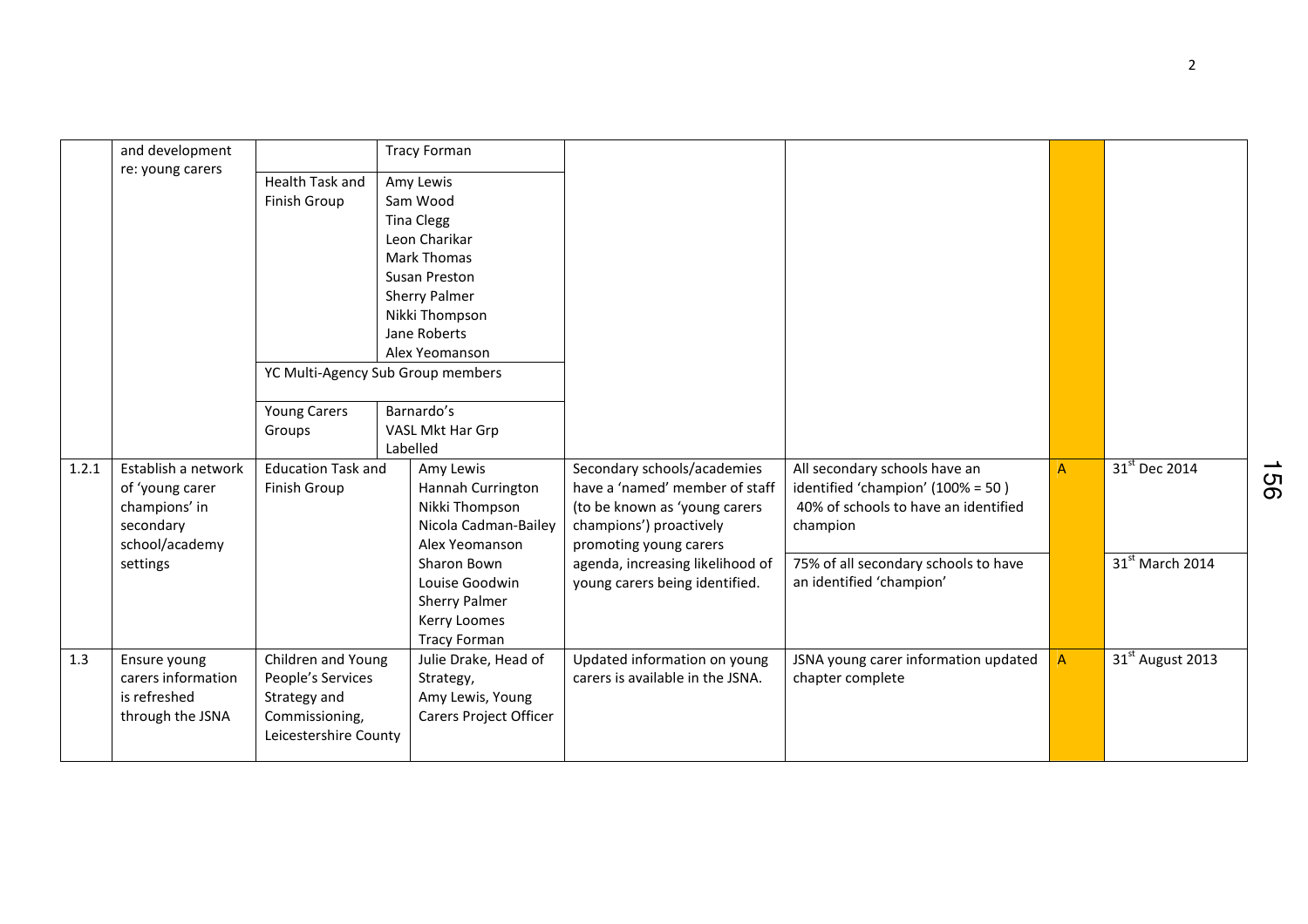|     |                                                                                                                          | Council                                                                                                                                |                                                                                      |                                                                                                                                                           |                                                                                                                                                                                 |                |                              |
|-----|--------------------------------------------------------------------------------------------------------------------------|----------------------------------------------------------------------------------------------------------------------------------------|--------------------------------------------------------------------------------------|-----------------------------------------------------------------------------------------------------------------------------------------------------------|---------------------------------------------------------------------------------------------------------------------------------------------------------------------------------|----------------|------------------------------|
| 1.4 | MoU - Promoting<br>Independence<br>Teams (PI) in Adults<br>and Communities<br>are aware of young<br>carer issues and are | Children and Young<br>People's Services<br>Strategy and<br>Commissioning,<br>Leicestershire County<br>Council                          | Amy Lewis, Young<br>Carers Project Officer                                           | Adults are provided with the<br>relevant level of support,<br>reducing the amount/level of<br>inappropriate care given by<br>young people.                | Establish current pathway and number<br>of referrals from Adults and<br>Communities to use as baseline                                                                          | A              | 31 <sup>st</sup> August 2013 |
|     | using a Whole<br>Family approach.<br>Information folder<br>for all PI teams to<br>be produced<br>available               | Adults and<br>Communities,<br>Leicestershire County<br>Council                                                                         | Jane Robins, Carer<br>Project Officer                                                | PI teams are enabled to refer<br>young carers to appropriate<br>services.<br>Information pack produced                                                    | All the PI teams are in receipt of and<br>using information pack                                                                                                                | $\overline{A}$ | $31st$ Dec 2013              |
| 1.6 | Raise awareness of<br>carers rights<br>through promotion<br>of the Carers<br>Charter                                     | Children and Young<br>People's Services<br>Strategy and<br>Commissioning,<br>Adults and<br>Communities, Leics<br><b>County Council</b> | Amy Lewis, Young<br>Carers Project<br>Officer/ Jane Robins,<br>Carer Project Officer | Staff represented by agencies<br>involved in the Multi-Agency<br>Sub Group are aware of Carers<br>Charter, its principles and<br>relevance to their work. | Establish number of complaints by<br>young carers towards services<br>represented on the Multi-Agency Sub<br>Group as a baseline to gauge<br>compliance with Charter principles | $\overline{A}$ | $31st$ March 2014            |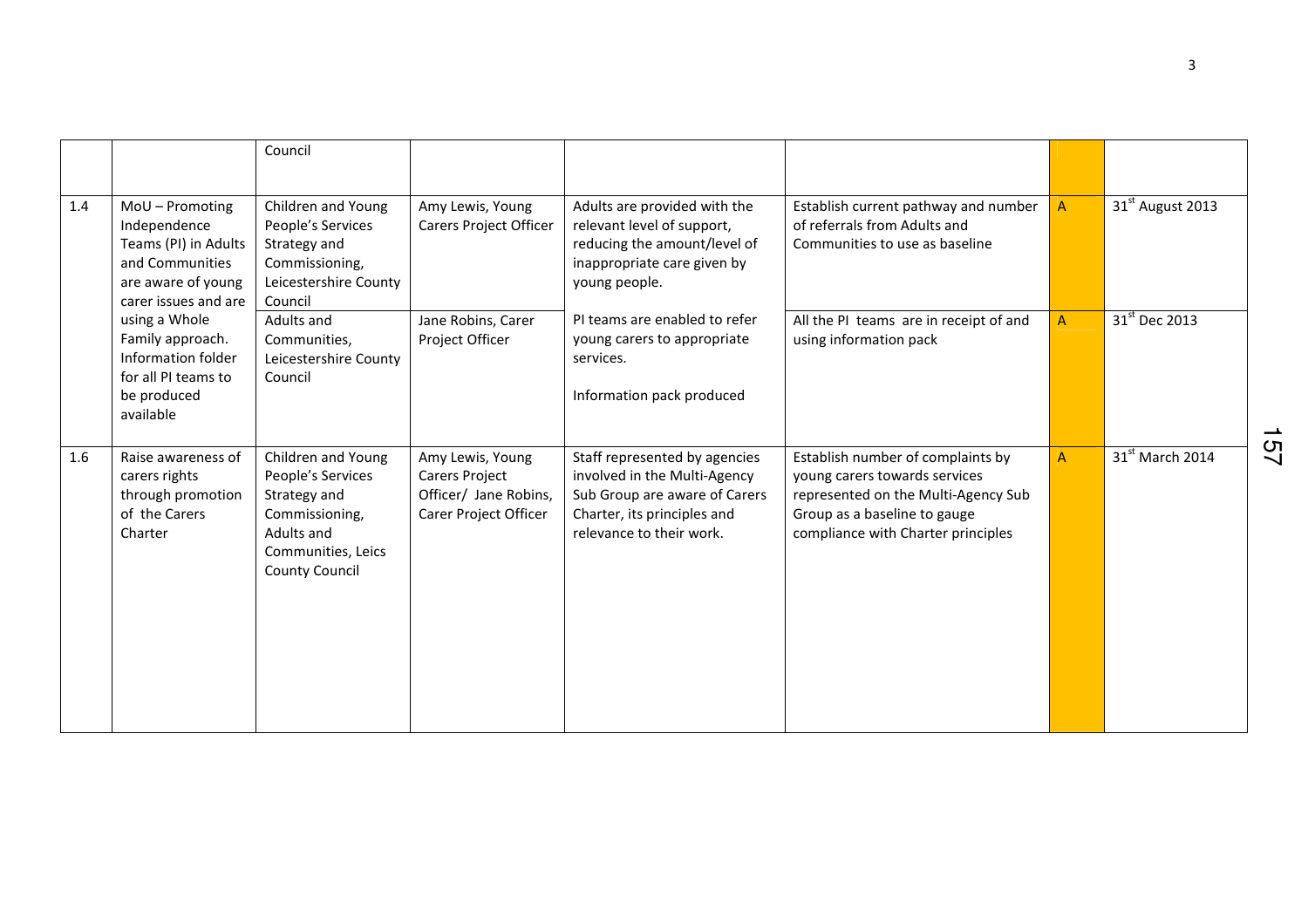|     |                                 | <b>University Hospitals</b><br>of Leicester NHS<br>Trust               | Tina Clegg, Childrens<br>Services Manger                                                                                                    |                                                                                                      | HealthWatch monitor delivery against<br>the Charter within healthcare services.                                                                                                         | $\overline{A}$ | 31st Dec 2014     |
|-----|---------------------------------|------------------------------------------------------------------------|---------------------------------------------------------------------------------------------------------------------------------------------|------------------------------------------------------------------------------------------------------|-----------------------------------------------------------------------------------------------------------------------------------------------------------------------------------------|----------------|-------------------|
|     |                                 | Leicestershire<br>Partnership NHS<br>Trust                             | Sam Wood, Patient<br>Experience and<br>Partnerships<br>Maggie Clarke,<br>Professional Lead for<br>Health Visiting,<br><b>School Nursing</b> |                                                                                                      | Copies of the Carers Charter are on<br>display in service points of agencies<br>represented on the Multi-Agency Sub<br>Group                                                            |                | 31st Dec 2014     |
|     |                                 | West Leicestershire<br><b>CCG</b>                                      | Leon Charikar,<br><b>CAMHS</b><br>Commissioner                                                                                              |                                                                                                      | All schools/academies with a<br>'secondary school young carers<br>champion' will have copies of Charter<br>displayed within school.                                                     | A              | 31st Dec 2014     |
| 1.7 | Young Carers ID<br>cards scheme | ID Cards Task Group                                                    | Amy Lewis<br>Susan Preston<br>Nikki Thompson<br><b>Tina Clegg</b><br>Sam Wood<br>Hannah Currington<br>Karen Hadden                          | Scheme is in place<br>Young carers are included in<br>agreed discussions with<br>healthcare services | 200 (out of approx 265) of young<br>carers in the initial tranche in<br>Leicestershire have been issued with a<br>card if they want one.<br>Potential 545 young carers over 3<br>years. | A              | $31st$ March 2014 |
|     |                                 | YCMulti Agency Sub group<br>Leicester City Young Carers Strategy Group |                                                                                                                                             |                                                                                                      | Satisfaction survey conducted at the<br>end of year 1, on young carers who                                                                                                              |                |                   |
|     |                                 | Young carers groups                                                    | Barnardo's<br>VASL Mkt Har Grp<br>Labelled                                                                                                  |                                                                                                      | have been issued with an ID card.                                                                                                                                                       |                |                   |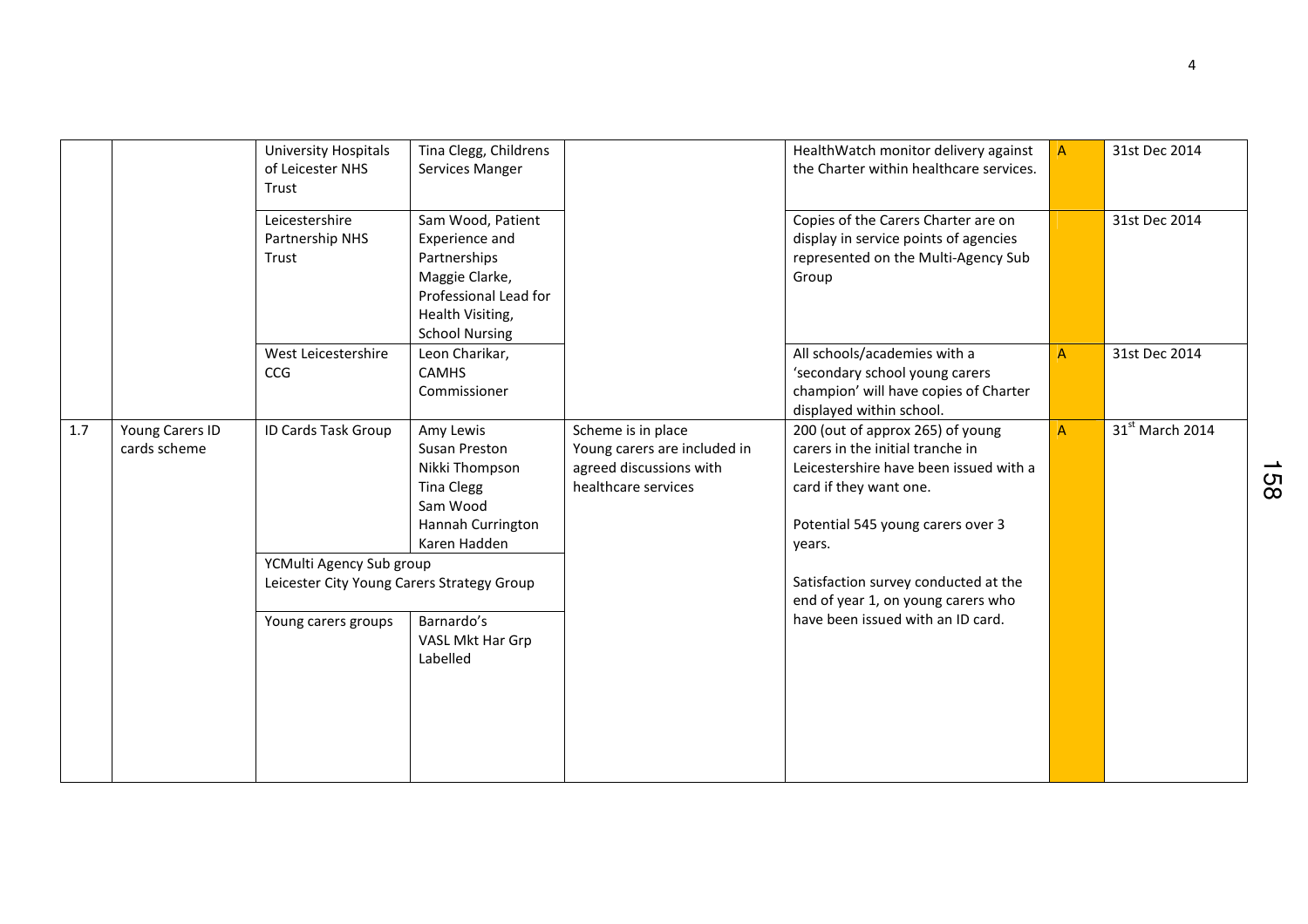| $\overline{2}$     | <b>Realising and Releasing Potential</b> |                                                            |                                                                                     |                                 |                                       |            |                           |  |  |
|--------------------|------------------------------------------|------------------------------------------------------------|-------------------------------------------------------------------------------------|---------------------------------|---------------------------------------|------------|---------------------------|--|--|
| <b>Objectives:</b> |                                          |                                                            |                                                                                     |                                 |                                       |            |                           |  |  |
|                    |                                          |                                                            | Support young carers to fulfil their educational & employment potential.            |                                 |                                       |            |                           |  |  |
|                    |                                          | Young carers are supported with transitions into adulthood |                                                                                     |                                 |                                       |            |                           |  |  |
| $\bullet$          |                                          |                                                            | Young Carers have equal access to hobbies/extracurricular activities as their peers |                                 |                                       |            |                           |  |  |
| <b>No</b>          | <b>Actions</b>                           | Lead Agency/Team                                           |                                                                                     | <b>Outcomes</b>                 | <b>Performance Indicators</b>         | <b>RAG</b> | <b>Timescales</b>         |  |  |
| 2.1                | Promote                                  | <b>Education Task and</b>                                  | Amy Lewis                                                                           | School staff are aware and have | All secondary schools are aware of    | A          | 31 <sup>st</sup> Dec 2014 |  |  |
|                    | Barnardo's School                        | Finish Group                                               | Hannah Currington                                                                   | access to young carer's         | resources through publicity on EIS.   |            |                           |  |  |
|                    | pack, Time Out's                         |                                                            | Nikki Thompson                                                                      | resources, raising the          | All schools with active young carer   |            |                           |  |  |
|                    | online training film                     |                                                            | Nicola Cadman-Bailey                                                                | knowledge and profile of young  | champions (see 1.2.1) are using       |            |                           |  |  |
|                    | for teachers and                         |                                                            | Alex Yeomanson                                                                      | carers within education         | materials regularly.                  |            |                           |  |  |
|                    | other relevant                           |                                                            | Sharon Bown                                                                         | settings.                       |                                       |            |                           |  |  |
|                    | resources in                             |                                                            | Louise Goodwin                                                                      |                                 |                                       |            |                           |  |  |
|                    | educational                              |                                                            | <b>Sherry Palmer</b>                                                                |                                 |                                       |            |                           |  |  |
|                    | establishments                           |                                                            | Kerry Loomes                                                                        |                                 |                                       |            |                           |  |  |
|                    |                                          |                                                            | <b>Tracy Forman</b>                                                                 |                                 |                                       |            |                           |  |  |
|                    |                                          | YC Multi Agency Sub group                                  |                                                                                     |                                 |                                       |            |                           |  |  |
|                    |                                          | Secondary School                                           | <b>TBD</b>                                                                          |                                 |                                       |            |                           |  |  |
|                    |                                          | Young Carer                                                |                                                                                     |                                 |                                       |            |                           |  |  |
|                    |                                          | Champions                                                  |                                                                                     |                                 |                                       |            |                           |  |  |
| 2.2                | Work with young                          | Children and Young                                         | Amy Lewis, Young                                                                    | Online pack developed and       | All secondary schools are aware of    | A          | 31 <sup>st</sup> Dec 2014 |  |  |
|                    | adult carers to                          | People's Services,                                         | Carers Project Officer,                                                             | available                       | online pack through publicity on EIS. |            |                           |  |  |
|                    | develop a transition                     | Adults &                                                   | Ian Clarkson,                                                                       |                                 |                                       |            |                           |  |  |
|                    | pack and promote                         | Communities,                                               | Disabled Children's                                                                 | Young carers issues are         |                                       |            |                           |  |  |
|                    | it. Include                              | Leicestershire                                             | Service Manager                                                                     | recognised within Prospects     |                                       |            |                           |  |  |
|                    | Prospects in                             | <b>County Council</b>                                      | Jane Robins, Carer                                                                  | <b>Careers Service</b>          |                                       |            |                           |  |  |
|                    | development                              |                                                            | Project Officer                                                                     |                                 |                                       |            |                           |  |  |
|                    |                                          | <b>Transitions task</b>                                    | Prospects?                                                                          |                                 | All schools with active young carer   |            | $31st$ Dec 2014           |  |  |
|                    |                                          | group?                                                     | Young carers?                                                                       |                                 | champions (see 1.2.1) are using       |            |                           |  |  |
|                    |                                          |                                                            |                                                                                     |                                 | materials with appropriate young      |            |                           |  |  |
|                    |                                          |                                                            |                                                                                     |                                 | carers                                |            |                           |  |  |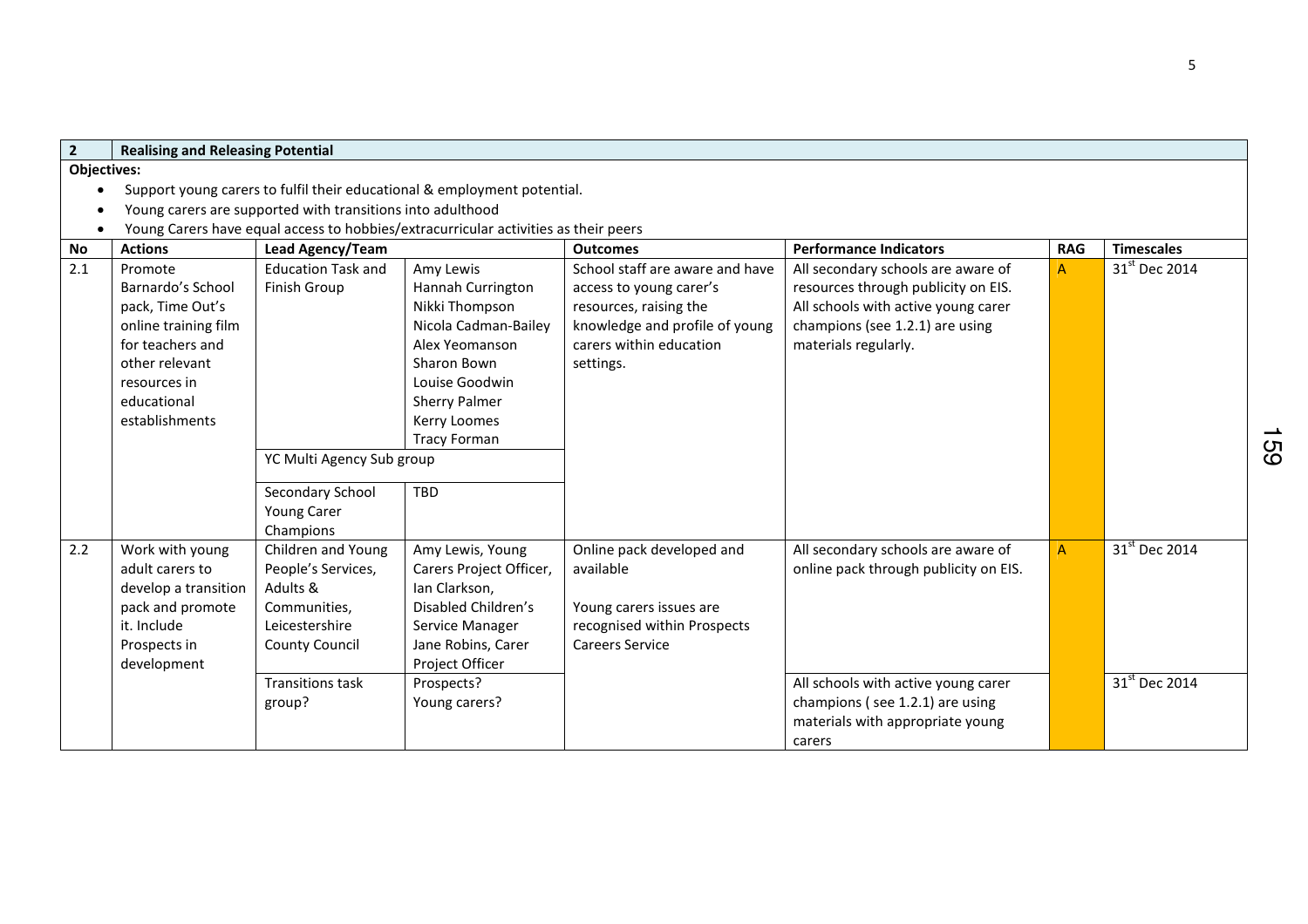| 3<br><b>Objectives:</b><br>$\bullet$ | <b>A Life Outside Caring</b><br>situation.                                                        | Secondary School<br>Young Carer<br>Champion<br>Recognise that being a carer has implications outside of the caring role, i.e. Impact on siblings. | <b>TBD</b>                                                                                                     |                                                                                                                                             | Prospects information reflects young<br>carers issues<br>Personalised support for carers and those they support, to enable them to have a full life, both in their families and outside, throughout their life as a carer, regardless of their |            | 31 <sup>st</sup> Dec 2013                                                             |
|--------------------------------------|---------------------------------------------------------------------------------------------------|---------------------------------------------------------------------------------------------------------------------------------------------------|----------------------------------------------------------------------------------------------------------------|---------------------------------------------------------------------------------------------------------------------------------------------|------------------------------------------------------------------------------------------------------------------------------------------------------------------------------------------------------------------------------------------------|------------|---------------------------------------------------------------------------------------|
| No                                   | <b>Actions</b>                                                                                    | <b>Lead Agency/Team</b>                                                                                                                           |                                                                                                                | <b>Outcomes</b>                                                                                                                             | <b>Performance Indicators</b>                                                                                                                                                                                                                  | <b>RAG</b> | <b>Timescales</b>                                                                     |
| 3.1                                  | Consideration of<br>commissioning of<br>young carer short<br>breaks service<br>Involve young      | Children and Young<br>People's Services,<br>Planning and<br>Commissioning<br>Leicestershire County                                                | Pratima Patel, PC<br>Officer<br>Amy Lewis, Young<br>Carer Project Officer                                      | A range of support and short<br>break/respite (including for<br>sibling carers) are<br>commissioned which meet<br>needs of young carers (as | Establish current provision and<br>numbers accessing this provision<br>Establish what is required and<br>available                                                                                                                             |            | $31st$ Aug 2013                                                                       |
|                                      | carers and their<br>families, as well as<br>secondary/sibling<br>carers to include<br>their views | Council                                                                                                                                           |                                                                                                                | identified by young carers and<br>their families)<br>Young carers have access to a<br>choice of short breaks/respite<br>opportunities       | Numbers of young carers accessing a<br>range of short breaks/respite increases                                                                                                                                                                 |            | 31st Oct 2014                                                                         |
|                                      |                                                                                                   |                                                                                                                                                   |                                                                                                                | Improvement in young carers<br>health and wellbeing as a result<br>of 'time out'                                                            | Young carers report increase in health<br>and wellbeing benefits after short<br>break/respite                                                                                                                                                  |            | 31st Oct 2014                                                                         |
| 3.2                                  | Development of<br>child care support<br>provision for<br>disabled children                        | Children and Young<br>People's Services,<br>Planning and<br>Commissioning,<br>Disabled Children's<br>Team, 0-5 Learning<br>Support,               | Pratima Patel, Amy<br>Lewis<br>Ian Clarkson,<br>Disabled Children's<br>Service Manager<br>Sue Wilson/Jo Fisher | Increased number of parent<br>carers are able to access<br>employment/education due to<br>accessing provision of care                       | Establish current provision and<br>numbers accessing this provision<br>Establish current number of parent<br>carers accessing<br>employment/education                                                                                          | G.         | Meet with team by<br>end of July 2013 to<br>explore area.<br>Meeting booked<br>7.8.13 |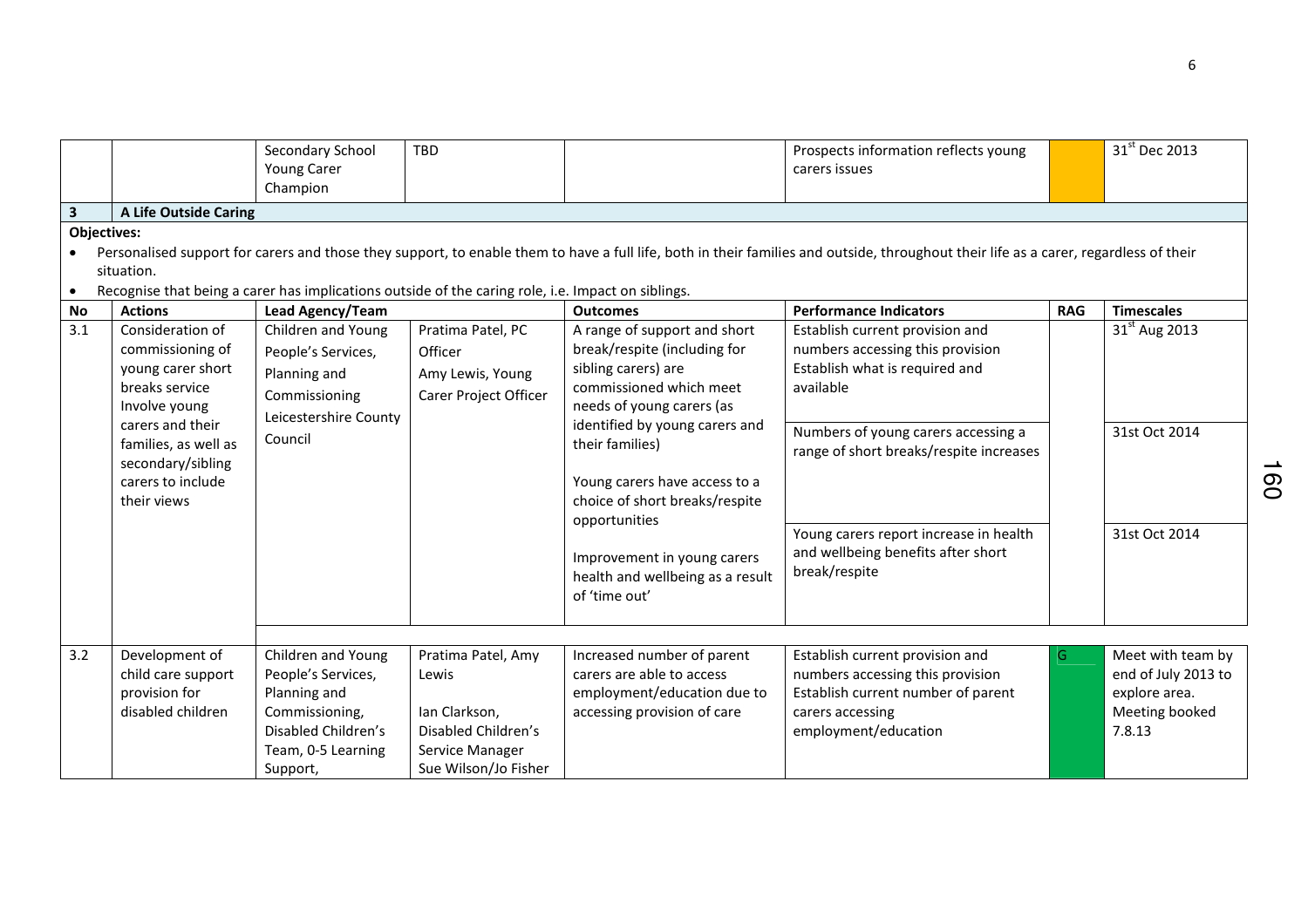|     |                                                                                                                                                                                                                           | Leicestershire County<br>Council                                                                                                |                                                                                                                                           |                                                                                                                                        |                                                                                                                                                                                                                 |                                                                                                              |
|-----|---------------------------------------------------------------------------------------------------------------------------------------------------------------------------------------------------------------------------|---------------------------------------------------------------------------------------------------------------------------------|-------------------------------------------------------------------------------------------------------------------------------------------|----------------------------------------------------------------------------------------------------------------------------------------|-----------------------------------------------------------------------------------------------------------------------------------------------------------------------------------------------------------------|--------------------------------------------------------------------------------------------------------------|
| 3.3 | Review of personal<br>budgets for young<br>adult carers 16+.<br>Address barriers<br>associated with<br>accessing personal<br>budgets for this<br>group.<br>Liaise with locality<br>teams, to progress<br>further on this. | Children and Young<br>People's Services,<br>Adults &<br>Communities,<br>Leicestershire County<br>Council<br>Young carers groups | Amy Lewis, Young<br><b>Carers Project</b><br>Officer/ Jane Robins,<br>Carer Project Officer<br>Barnardo's<br>VASL Mkt Har Grp<br>Labelled | Young carers 16+ have access to<br>personal budgets<br>Young carers 16+ have the<br>support they want through<br>their personal budget | Review of personal budgets for young<br>adults 16+ is complete.<br>(Establish number of young carers 16+<br>accessing personal budgets<br>Increase in number of young carers<br>16+ accessing personal budgets) | 31 <sup>st</sup> Dec 2013<br>explore area of<br>personal budgets.<br>Complete review by<br>$31st$ March 2014 |

| $\overline{4}$ | <b>Supporting Carers to stay healthy</b>                                                                                              |                                                                                                                                     |                                                                                                        |                                                                                                                        |                                                                                                                                                                                                                                                      |              |                              |  |  |  |  |  |
|----------------|---------------------------------------------------------------------------------------------------------------------------------------|-------------------------------------------------------------------------------------------------------------------------------------|--------------------------------------------------------------------------------------------------------|------------------------------------------------------------------------------------------------------------------------|------------------------------------------------------------------------------------------------------------------------------------------------------------------------------------------------------------------------------------------------------|--------------|------------------------------|--|--|--|--|--|
|                | Supporting Carers to remain mentally, emotionally and physically well throughout their life as a carer, regardless of their situation |                                                                                                                                     |                                                                                                        |                                                                                                                        |                                                                                                                                                                                                                                                      |              |                              |  |  |  |  |  |
| <b>No</b>      | <b>Actions</b>                                                                                                                        | Lead Agency/Team                                                                                                                    |                                                                                                        | <b>Outcomes</b>                                                                                                        | <b>Performance Indicators</b>                                                                                                                                                                                                                        | <b>RAG</b>   | <b>Timescales</b>            |  |  |  |  |  |
| 4.1            | Ensure young<br>carers are included<br>in Carers Health<br>and Wellbeing<br>Service with CCG's                                        | Children and Young<br>People's Services,<br>Adults and<br>Communities,<br>Leicestershire<br><b>County Council</b><br>West Leics CCG | Amy Lewis, Young<br>Carers Project Officer/<br>Jane Robins, Carer<br>Project Officer<br>Leon Charikar, | Services promoting the health<br>and well-being service includes<br>information for young carers<br>and their families | Establish number of young carers and<br>their families being identified,<br>supported and referred to other<br>agencies from the (GP) pilot sites.<br>Pilot evaluation includes numbers,<br>information, etc. on young carers and<br>their families. | $\mathbf{A}$ | 31 <sup>st</sup> August 2013 |  |  |  |  |  |
|                |                                                                                                                                       |                                                                                                                                     | CAMHS, West CCG                                                                                        |                                                                                                                        |                                                                                                                                                                                                                                                      |              |                              |  |  |  |  |  |
| 4.2            | Ensure young<br>carers health and                                                                                                     | Children and Young<br>People's Services,<br>Disabled Children's                                                                     | Amy Lewis, Young<br>Carers Project Officer/                                                            | Young carers health and social<br>needs are identified and                                                             | Adults are provided with the relevant<br>level of support, reducing the<br>amount/level of inappropriate care                                                                                                                                        | A            | $31st$ March 2014            |  |  |  |  |  |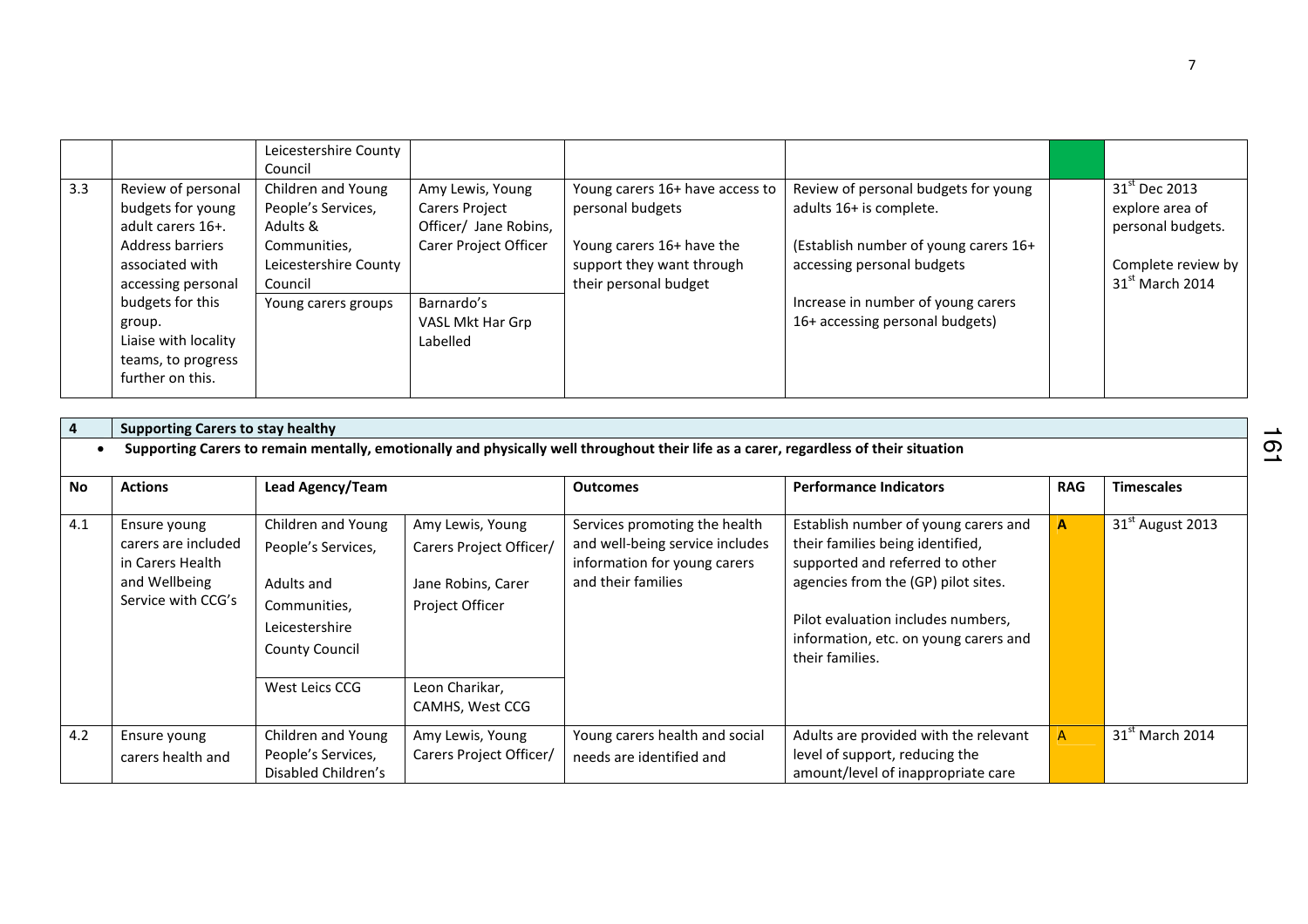| social needs are<br>addressed in<br>support plan for<br>cared-for person | Service<br>Adults and<br>Communities,<br>Leicestershire<br><b>County Council</b> | Jane Robins, Carer<br>Project Officer | recognised through work of<br>multi-agency partners.<br>Adults are provided with the<br>relevant level of support,<br>reducing the amount/level of<br>inappropriate care given by<br>young people. | given by young people. |  |
|--------------------------------------------------------------------------|----------------------------------------------------------------------------------|---------------------------------------|----------------------------------------------------------------------------------------------------------------------------------------------------------------------------------------------------|------------------------|--|
|                                                                          |                                                                                  |                                       | PI teams are enabled to refer<br>young carers to appropriate<br>services.                                                                                                                          |                        |  |

|    | Early intervention and prevention, particularly high quality provision of information and advice, (especially at the beginning of the caring role) |                  |          |                               |            |                   |  |  |  |
|----|----------------------------------------------------------------------------------------------------------------------------------------------------|------------------|----------|-------------------------------|------------|-------------------|--|--|--|
|    | Helping carers to be independent and remain independent                                                                                            |                  |          |                               |            |                   |  |  |  |
|    | Ensuring there is no 'wrong door' to identification, assessment, support for young carers and their families<br>တ<br>N                             |                  |          |                               |            |                   |  |  |  |
| No | <b>Actions</b>                                                                                                                                     | Lead Agency/Team | Outcomes | <b>Performance Indicators</b> | <b>RAG</b> | <b>Timescales</b> |  |  |  |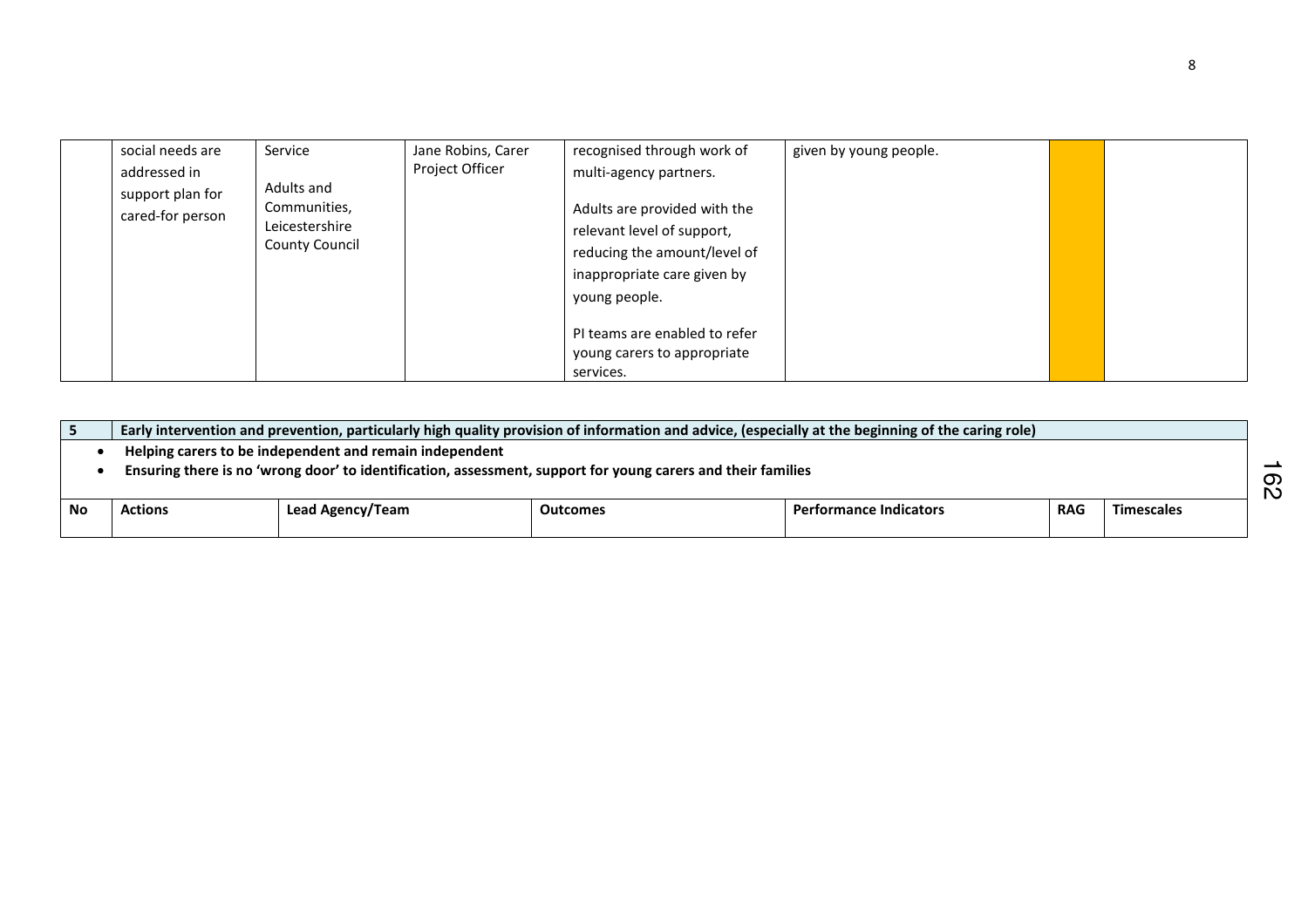| 5.1 | Work with young<br>carers and young<br>carers services to<br>develop:<br>Young carer pathways<br>(see 1.1)<br><b>Parent Carers</b><br>Pathways<br><b>Adult Carers Pathways</b> | Children and<br>Young People's<br>Services,<br>Disabled<br>Children's<br>Service<br>Adults and<br>Communities,<br>Leicestershire<br><b>County Council</b> | Amy Lewis<br><b>Young Carers</b><br>Project Officer,<br>Ian Clarkson,<br>Disabled<br>Children's<br>Service Manager<br>Jane Robins,<br>Carer Project<br>Officer | Services/agencies are aware of the<br>services/support available to young<br>carers and therefore reducing<br>inappropriate referrals<br>Young carers are aware of the young<br>carer pathway and what to expect<br>from services/agencies across the<br>county | Young carer pathway available                                                                                                                                                                                                                                    | A            | 31st December<br>2013       |
|-----|--------------------------------------------------------------------------------------------------------------------------------------------------------------------------------|-----------------------------------------------------------------------------------------------------------------------------------------------------------|----------------------------------------------------------------------------------------------------------------------------------------------------------------|-----------------------------------------------------------------------------------------------------------------------------------------------------------------------------------------------------------------------------------------------------------------|------------------------------------------------------------------------------------------------------------------------------------------------------------------------------------------------------------------------------------------------------------------|--------------|-----------------------------|
| 5.2 | Review and improve<br>young carers<br>information on LCC<br>website                                                                                                            | Amy Lewis, Young Carers Project<br>Officer,                                                                                                               |                                                                                                                                                                | Accessible, up to date information<br>for young carers, parents and<br>practitioners is available in one<br>place.<br>Can be easily refreshed                                                                                                                   | Establish number of hits on young<br>carers pages<br>Number of hits on young carers pages<br>increases over time<br>The page is updated quarterly                                                                                                                | G            | 31 <sup>st</sup> March 2013 |
| 5.3 | Develop and produce<br>publicity and guidance<br>information for young<br>carers and<br>practitioners. E.g. to be<br>available in schools,<br>healthcare settings              | CYPS,<br>Leicestershire<br><b>County Council</b><br><b>Publicity Task</b><br>group?<br>YC Multi Agency Sub Group                                          | Amy Lewis,<br>Jacqui<br>Woolridge,<br>Campaigns Team<br>Young carers?                                                                                          | Information in relation to young<br>carers is produced and available to<br>young carers and practitioners<br>Services, young carers and families<br>are aware of services available and<br>how to access these                                                  | Publicity and guidance information<br>distributed through Multi-Agency Sub<br>Group networks to sector staff.<br>Information is available through Young<br>Carers webpage.<br>Information is being used across<br>County (identified through referral<br>routes) | $\mathsf{A}$ | 31 <sup>st</sup> March 2014 |
| 5.4 | Explore the possibility<br>of a young carer's<br>social networking site<br>or linking in and<br>promoting existing                                                             | Amy Lewis, Young Carers Project<br>Officer, Leics CC<br>Young carers groups                                                                               |                                                                                                                                                                | Site in use<br>Peer support available to young<br>carers                                                                                                                                                                                                        | Young carers are using social network                                                                                                                                                                                                                            |              | 31 <sup>st</sup> March 2014 |